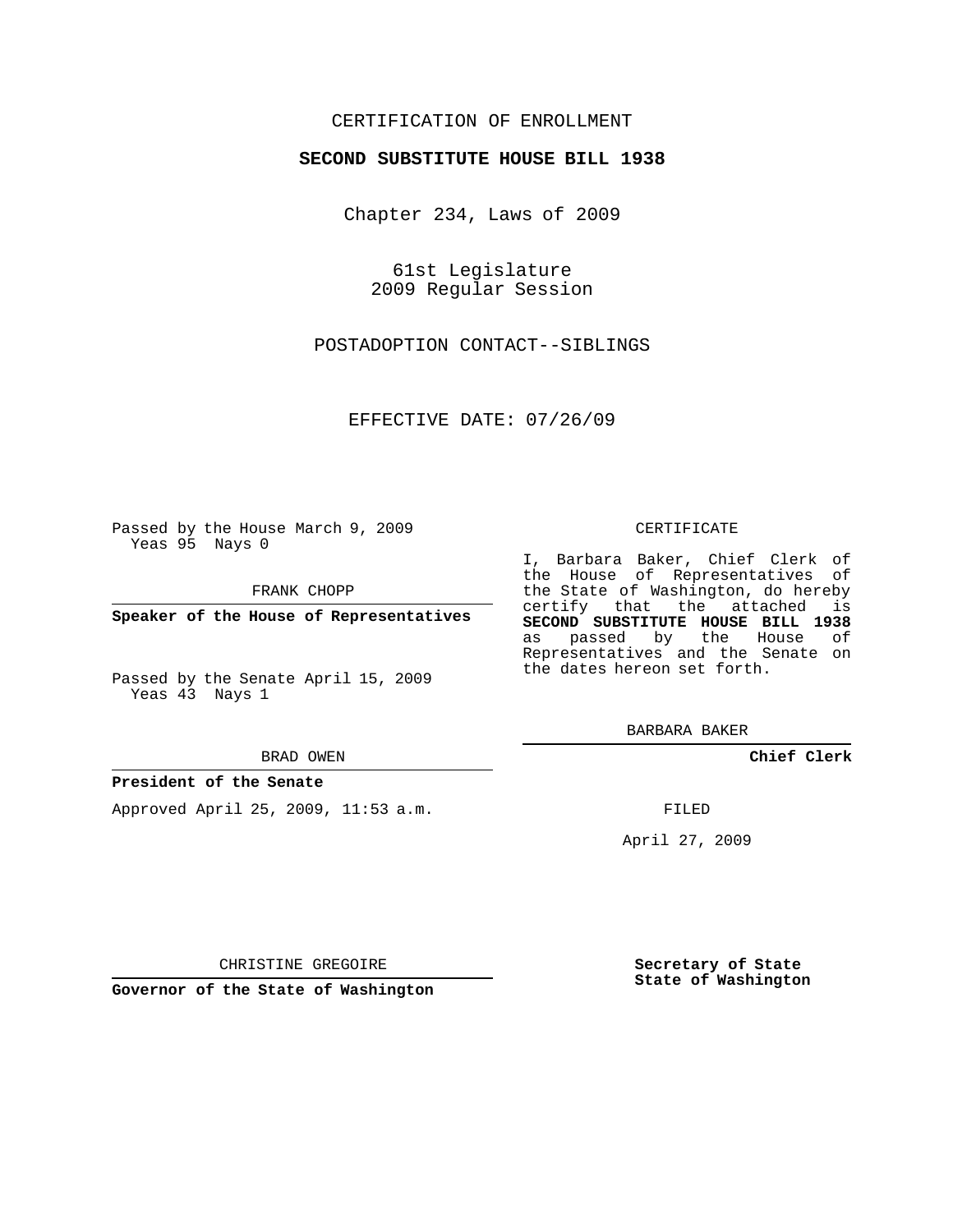# **SECOND SUBSTITUTE HOUSE BILL 1938** \_\_\_\_\_\_\_\_\_\_\_\_\_\_\_\_\_\_\_\_\_\_\_\_\_\_\_\_\_\_\_\_\_\_\_\_\_\_\_\_\_\_\_\_\_

\_\_\_\_\_\_\_\_\_\_\_\_\_\_\_\_\_\_\_\_\_\_\_\_\_\_\_\_\_\_\_\_\_\_\_\_\_\_\_\_\_\_\_\_\_

Passed Legislature - 2009 Regular Session

# **State of Washington 61st Legislature 2009 Regular Session**

**By** House Health & Human Services Appropriations (originally sponsored by Representatives Roberts, Kagi, Angel, Walsh, Dunshee, Pettigrew, Green, Goodman, Haler, and Kenney)

READ FIRST TIME 03/02/09.

 AN ACT Relating to children's interests in maintaining postadoption contact with their siblings; amending RCW 26.33.295 and 26.33.190; reenacting and amending RCW 13.34.136; and adding new sections to chapter 26.33 RCW.

BE IT ENACTED BY THE LEGISLATURE OF THE STATE OF WASHINGTON:

 NEW SECTION. **Sec. 1.** A new section is added to chapter 26.33 RCW to read as follows:

 The legislature finds that the importance of children's relationships with their siblings is well recognized in law and science. The bonds between siblings are often irreplaceable, leading some experts to believe that sibling relationships can be longer lasting and more influential than any other over a person's lifetime. For children who have been removed from home due to abuse or neglect, these bonds are often much stronger because siblings have learned early the importance of depending on one another and cooperating in order to cope with their common problems. The legislature further finds that when children are in the foster care system they typically have some degree of contact or visitation with their siblings even when they are not living together. The legislature finds, however, that when one or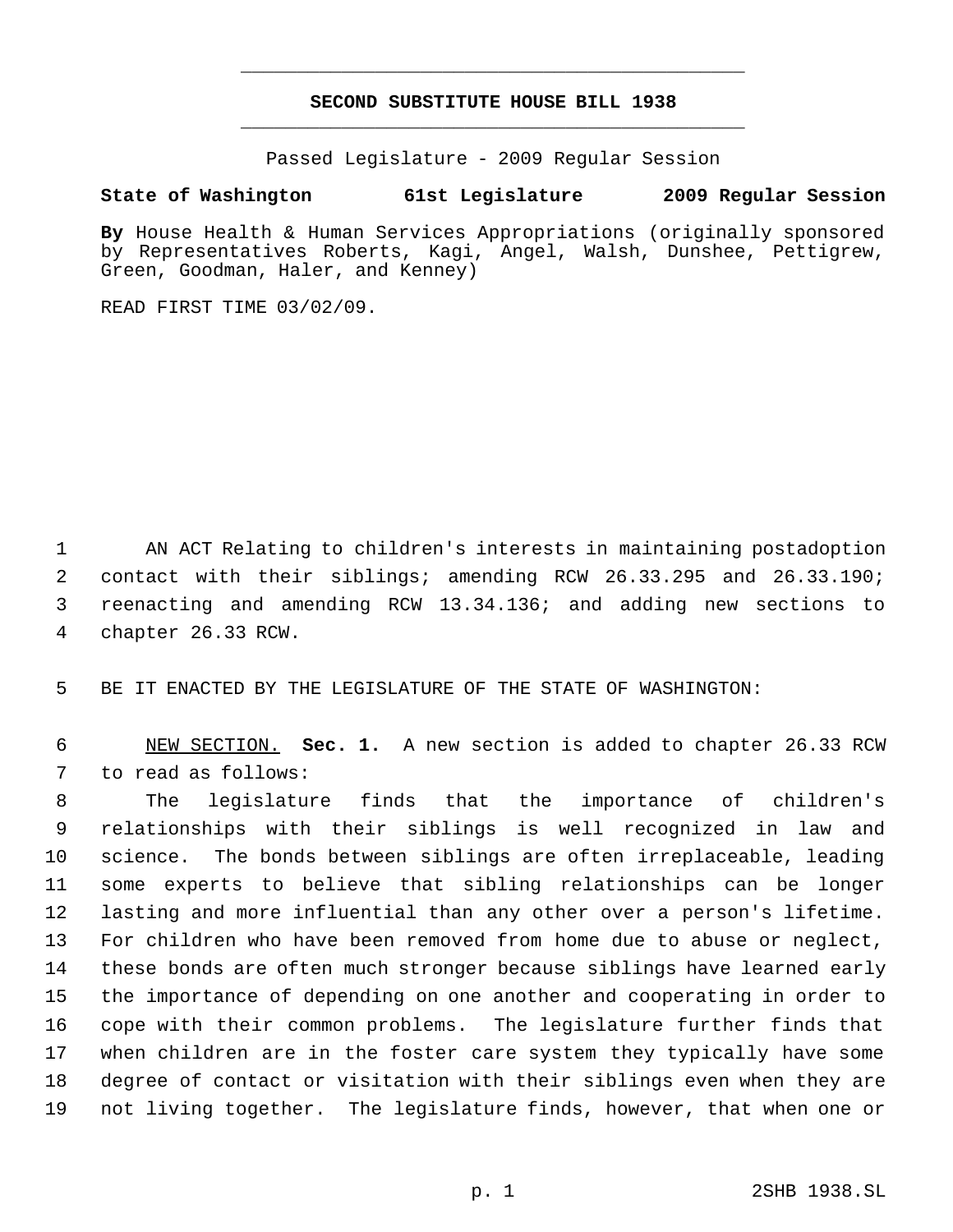more of the siblings is adopted from foster care, these relationships may be severed completely if an open adoption agreement fails to attend to the needs of the siblings for continuing postadoption contact. The legislature intends to promote a greater focus, in permanency planning and adoption proceedings, on the interests of siblings separated by adoptive placements and to encourage the inclusion in adoption agreements of provisions to support ongoing postadoption contact between siblings.

 NEW SECTION. **Sec. 2.** A new section is added to chapter 26.33 RCW to read as follows:

 The court, in reviewing and approving an agreement under RCW 26.33.295 for the adoption of a child from foster care, shall encourage the adoptive parents, birth parents, foster parents, kinship caregivers, and the department or other supervising agency to seriously consider the long-term benefits to the child adoptee and siblings of the child adoptee of providing for and facilitating continuing postadoption contact between siblings. To the extent feasible, and when in the best interests of the child adoptee and siblings of the child adoptee, contact between the siblings should be frequent and of a similar nature as that which existed prior to the adoption. If the child adoptee or known siblings of the child adoptee are represented by an attorney or guardian ad litem in a proceeding under this chapter or in any other child custody proceeding, the court shall inquire of each attorney and guardian ad litem regarding the potential benefits of continuing contact between the siblings and the potential detriments of severing contact.

 **Sec. 3.** RCW 26.33.295 and 1990 c 285 s 4 are each amended to read as follows:

 (1) Nothing in this chapter shall be construed to prohibit the parties to a proceeding under this chapter from entering into agreements regarding communication with or contact between child 32 adoptees, adoptive parents, siblings of child adoptees, and a birth parent or parents.

 (2) Agreements regarding communication with or contact between 35 child adoptees, adoptive parents, siblings of child adoptees, and a birth parent or parents shall not be legally enforceable unless the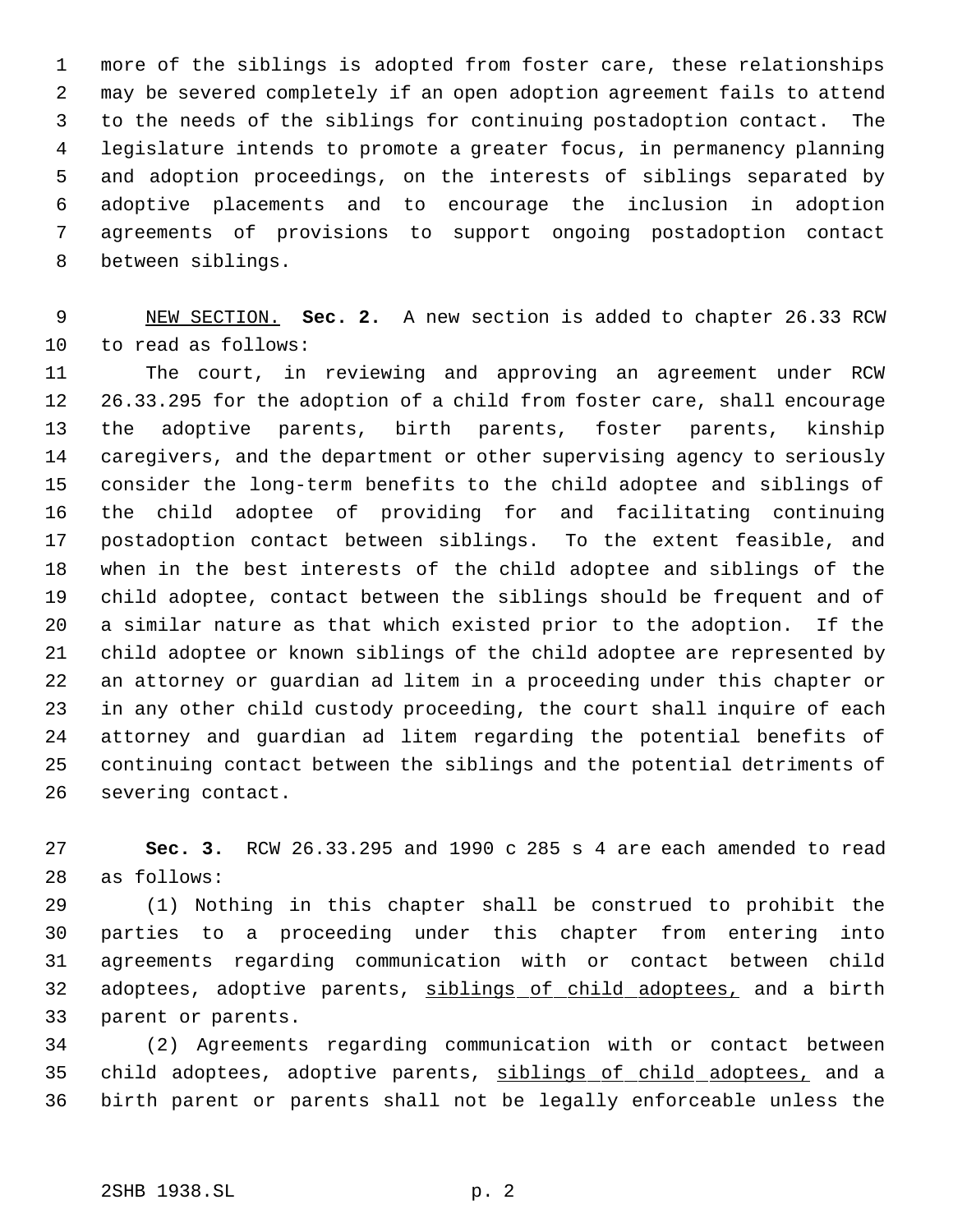terms of the agreement are set forth in a written court order entered in accordance with the provisions of this section. The court shall not enter a proposed order unless the terms of such order have been approved in writing by the prospective adoptive parents, any birth parent whose parental rights have not previously been terminated, and, 6 if the child  $((\frac{1}{15}))$  or siblings of the child are in the custody of the department or a licensed child-placing agency, a representative of the department or child-placing agency. If the child is represented by an attorney or guardian ad litem in a proceeding under this chapter or in any other child-custody proceeding, the terms of the proposed order also must be approved in writing by the child's representative. An agreement under this section need not disclose the identity of the parties to be legally enforceable. The court shall not enter a proposed order unless the court finds that the communication or contact 15 ((between)) with the child adoptee, ((the adoptive parents, and a birth 16 parent or parents)) as agreed upon and as set forth in the proposed order, would be in the child adoptee's best interests.

 (3) Failure to comply with the terms of an agreed order regarding communication or contact that has been entered by the court pursuant to this section shall not be grounds for setting aside an adoption decree or revocation of a written consent to an adoption after that consent has been approved by the court as provided in this chapter.

 (4) An agreed order entered pursuant to this section may be enforced by a civil action and the prevailing party in that action may be awarded, as part of the costs of the action, a reasonable amount to be fixed by the court as attorneys' fees. The court shall not modify an agreed order under this section unless it finds that the modification is necessary to serve the best interests of the child adoptee, and that: (a) The modification is agreed to by the adoptive parent and the birth parent or parents; or (b) exceptional circumstances have arisen since the agreed order was entered that justify modification of the order.

33 (5) This section does not require the department or other supervising agency to agree to any specific provisions in an open 35 adoption agreement and does not create a new obligation for the department to provide supervision or transportation for visits between 37 siblings separated by adoption from foster care.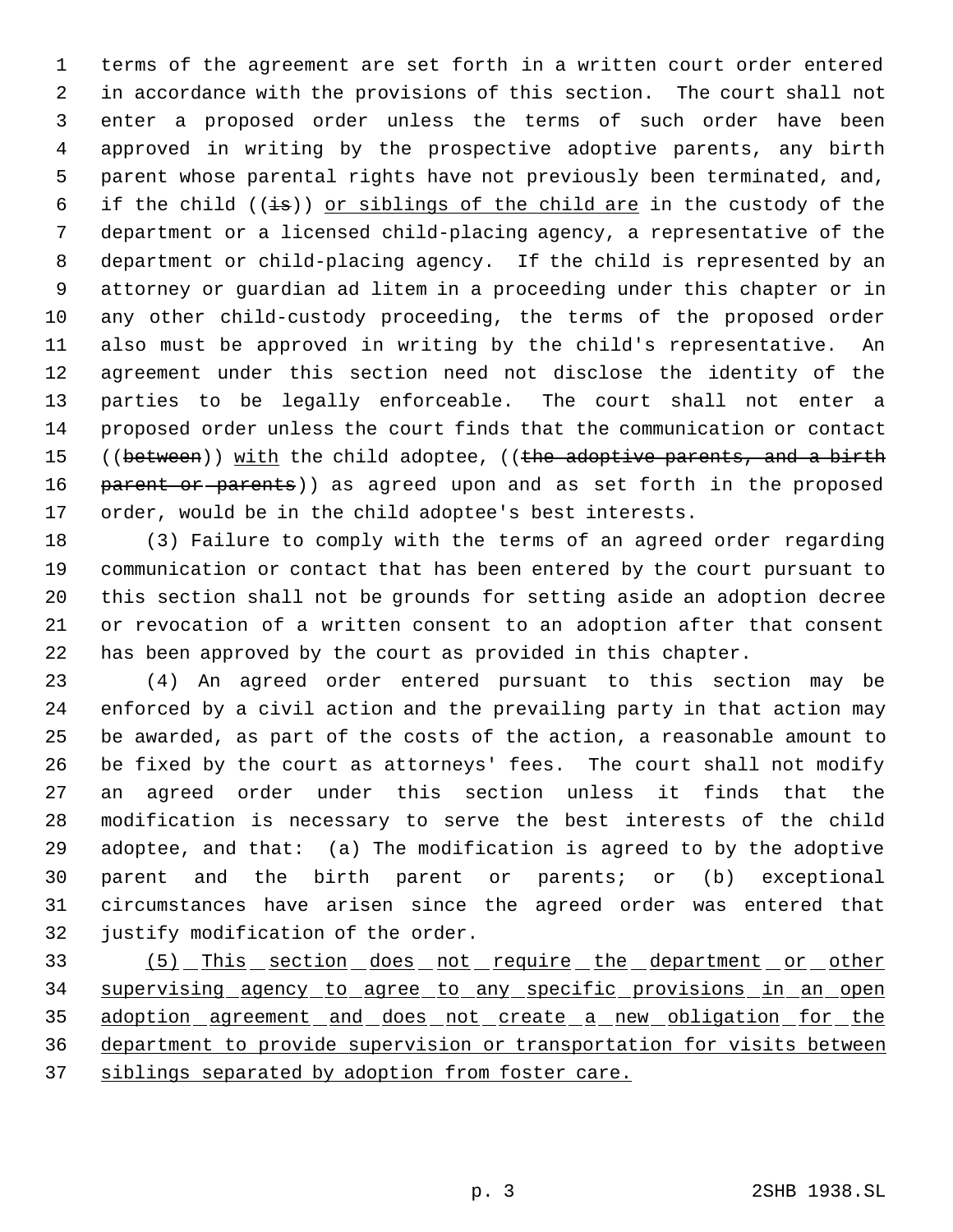**Sec. 4.** RCW 26.33.190 and 2007 c 387 s 2 are each amended to read as follows:

 (1) Any person may at any time request an agency, the department, an individual approved by the court, or a qualified salaried court employee to prepare a preplacement report. A certificate signed under penalty of perjury by the person preparing the report specifying his or her qualifications as required in this chapter shall be attached to or filed with each preplacement report and shall include a statement of training or experience that qualifies the person preparing the report to discuss relevant adoption issues. A person may have more than one preplacement report prepared. All preplacement reports shall be filed with the court in which the petition for adoption is filed.

 (2) The preplacement report shall be a written document setting forth all relevant information relating to the fitness of the person requesting the report as an adoptive parent. The report shall be based on a study which shall include an investigation of the home environment, family life, health, facilities, and resources of the person requesting the report. The report shall include a list of the sources of information on which the report is based. The report shall include a recommendation as to the fitness of the person requesting the report to be an adoptive parent. The report shall also verify that the following issues were discussed with the prospective adoptive parents:

 (a) The concept of adoption as a lifelong developmental process and 24 commitment;

 (b) The potential for the child to have feelings of identity 26 confusion and loss regarding separation from the birth parents;

 (c) If applicable, the relevance of the child's relationship with siblings and the potential benefit to the child of providing for a 29 continuing relationship and contact between the child and known siblings;

(d) Disclosure of the fact of adoption to the child;

32 ( $(\overline{d})$ ) (e) The child's possible questions about birth parents and relatives; and

34 ( $(\langle e \rangle)$ ) <u>(f)</u> The relevance of the child's racial, ethnic, and cultural heritage.

 (3) All preplacement reports shall include a background check of any conviction records, pending charges, or disciplinary board final decisions of prospective adoptive parents. The background check shall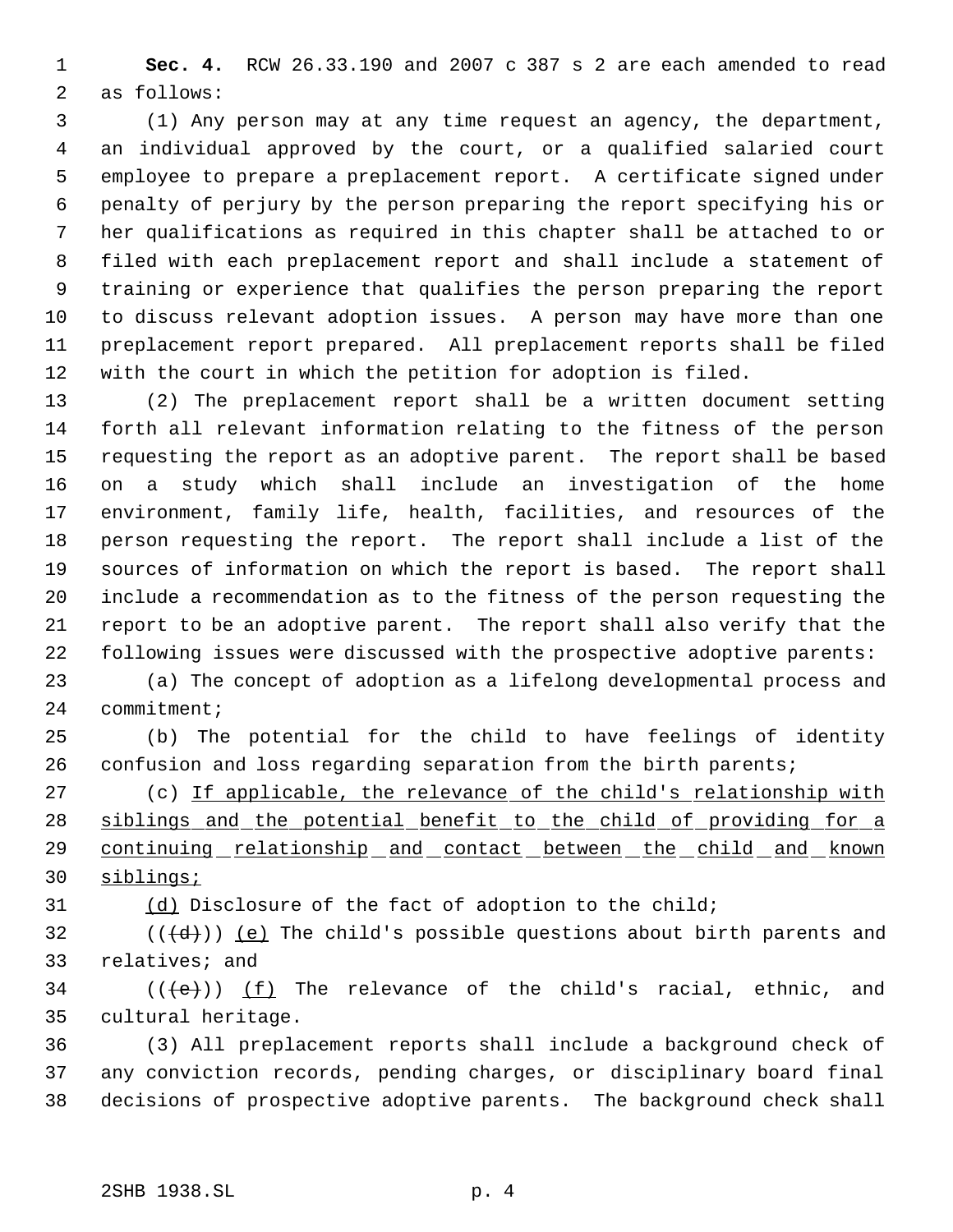include an examination of state and national criminal identification data provided by the Washington state patrol criminal identification system including, but not limited to, a fingerprint-based background check of national crime information databases for any person being investigated. It shall also include a review of any child abuse and neglect history of any adult living in the prospective adoptive parents' home. The background check of the child abuse and neglect history shall include a review of the child abuse and neglect registries of all states in which the prospective adoptive parents or any other adult living in the home have lived during the five years preceding the date of the preplacement report.

 (4) An agency, the department, or a court approved individual may charge a reasonable fee based on the time spent in conducting the study and preparing the preplacement report. The court may set a reasonable fee for conducting the study and preparing the report when a court employee has prepared the report. An agency, the department, a court approved individual, or the court may reduce or waive the fee if the financial condition of the person requesting the report so warrants. An agency's, the department's, or court approved individual's, fee is subject to review by the court upon request of the person requesting the report.

 (5) The person requesting the report shall designate to the agency, the department, the court approved individual, or the court in writing the county in which the preplacement report is to be filed. If the person requesting the report has not filed a petition for adoption, the report shall be indexed in the name of the person requesting the report and a cause number shall be assigned. A fee shall not be charged for filing the report. The applicable filing fee may be charged at the time a petition governed by this chapter is filed. Any subsequent preplacement reports shall be filed together with the original report.

 (6) A copy of the completed preplacement report shall be delivered to the person requesting the report.

 (7) A person may request that a report not be completed. A reasonable fee may be charged for the value of work done.

 **Sec. 5.** RCW 13.34.136 and 2008 c 267 s 3 and 2008 c 152 s 2 are each reenacted and amended to read as follows:

(1) Whenever a child is ordered removed from the home, a permanency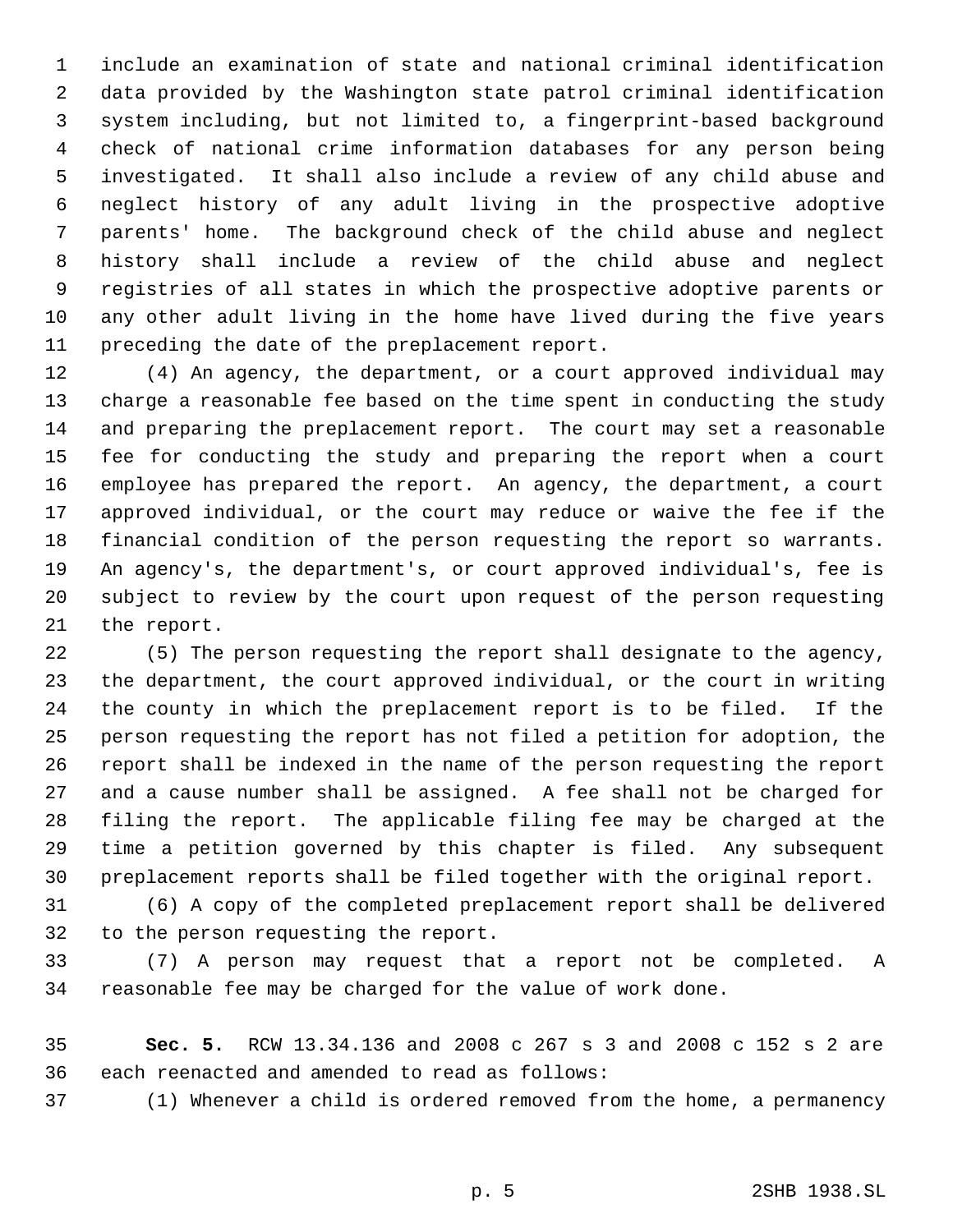plan shall be developed no later than sixty days from the time the supervising agency assumes responsibility for providing services, including placing the child, or at the time of a hearing under RCW 13.34.130, whichever occurs first. The permanency planning process continues until a permanency planning goal is achieved or dependency is dismissed. The planning process shall include reasonable efforts to return the child to the parent's home.

 (2) The agency supervising the dependency shall submit a written permanency plan to all parties and the court not less than fourteen days prior to the scheduled hearing. Responsive reports of parties not in agreement with the supervising agency's proposed permanency plan must be provided to the supervising agency, all other parties, and the court at least seven days prior to the hearing.

The permanency plan shall include:

 (a) A permanency plan of care that shall identify one of the following outcomes as a primary goal and may identify additional outcomes as alternative goals: Return of the child to the home of the 18 child's parent, guardian, or legal custodian; adoption; guardianship; permanent legal custody; long-term relative or foster care, until the child is age eighteen, with a written agreement between the parties and the care provider; successful completion of a responsible living skills program; or independent living, if appropriate and if the child is age sixteen or older. The department shall not discharge a child to an independent living situation before the child is eighteen years of age unless the child becomes emancipated pursuant to chapter 13.64 RCW;

 (b) Unless the court has ordered, pursuant to RCW 13.34.130(5), that a termination petition be filed, a specific plan as to where the child will be placed, what steps will be taken to return the child home, what steps the agency will take to promote existing appropriate sibling relationships and/or facilitate placement together or contact in accordance with the best interests of each child, and what actions the agency will take to maintain parent-child ties. All aspects of the plan shall include the goal of achieving permanence for the child.

 (i) The agency plan shall specify what services the parents will be offered to enable them to resume custody, what requirements the parents must meet to resume custody, and a time limit for each service plan and parental requirement.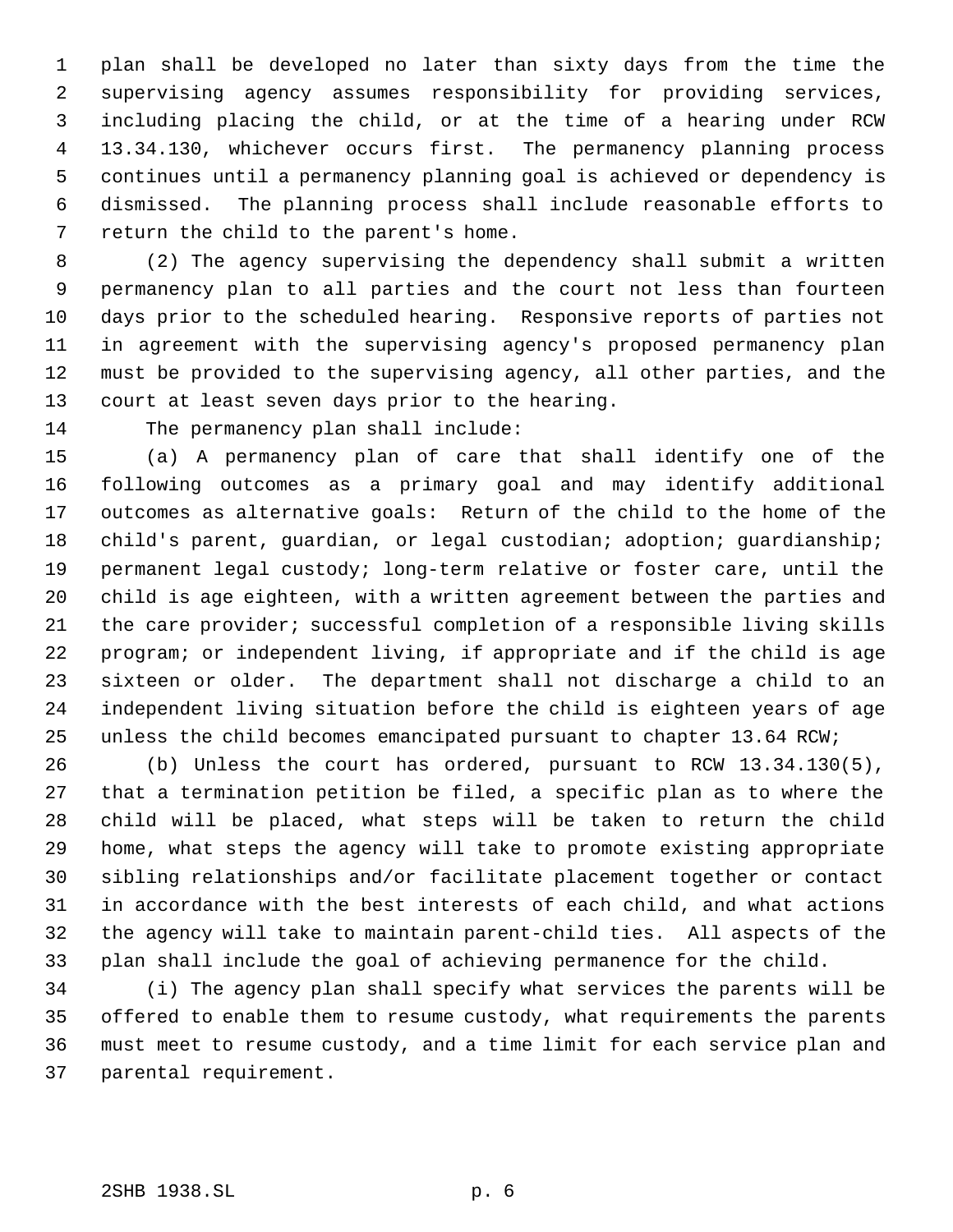(ii) Visitation is the right of the family, including the child and the parent, in cases in which visitation is in the best interest of the child. Early, consistent, and frequent visitation is crucial for maintaining parent-child relationships and making it possible for parents and children to safely reunify. The agency shall encourage the maximum parent and child and sibling contact possible, when it is in the best interest of the child, including regular visitation and participation by the parents in the care of the child while the child is in placement. Visitation shall not be limited as a sanction for a parent's failure to comply with court orders or services where the health, safety, or welfare of the child is not at risk as a result of the visitation. Visitation may be limited or denied only if the court determines that such limitation or denial is necessary to protect the child's health, safety, or welfare. The court and the agency should rely upon community resources, relatives, foster parents, and other appropriate persons to provide transportation and supervision for visitation to the extent that such resources are available, and appropriate, and the child's safety would not be compromised.

 (iii) A child shall be placed as close to the child's home as possible, preferably in the child's own neighborhood, unless the court finds that placement at a greater distance is necessary to promote the child's or parents' well-being.

 (iv) The plan shall state whether both in-state and, where appropriate, out-of-state placement options have been considered by the department.

 (v) Unless it is not in the best interests of the child, whenever practical, the plan should ensure the child remains enrolled in the school the child was attending at the time the child entered foster care.

 (vi) The agency charged with supervising a child in placement shall provide all reasonable services that are available within the agency, or within the community, or those services which the department has existing contracts to purchase. It shall report to the court if it is unable to provide such services; and

 (c) If the court has ordered, pursuant to RCW 13.34.130(5), that a termination petition be filed, a specific plan as to where the child will be placed, what steps will be taken to achieve permanency for the child, services to be offered or provided to the child, and, if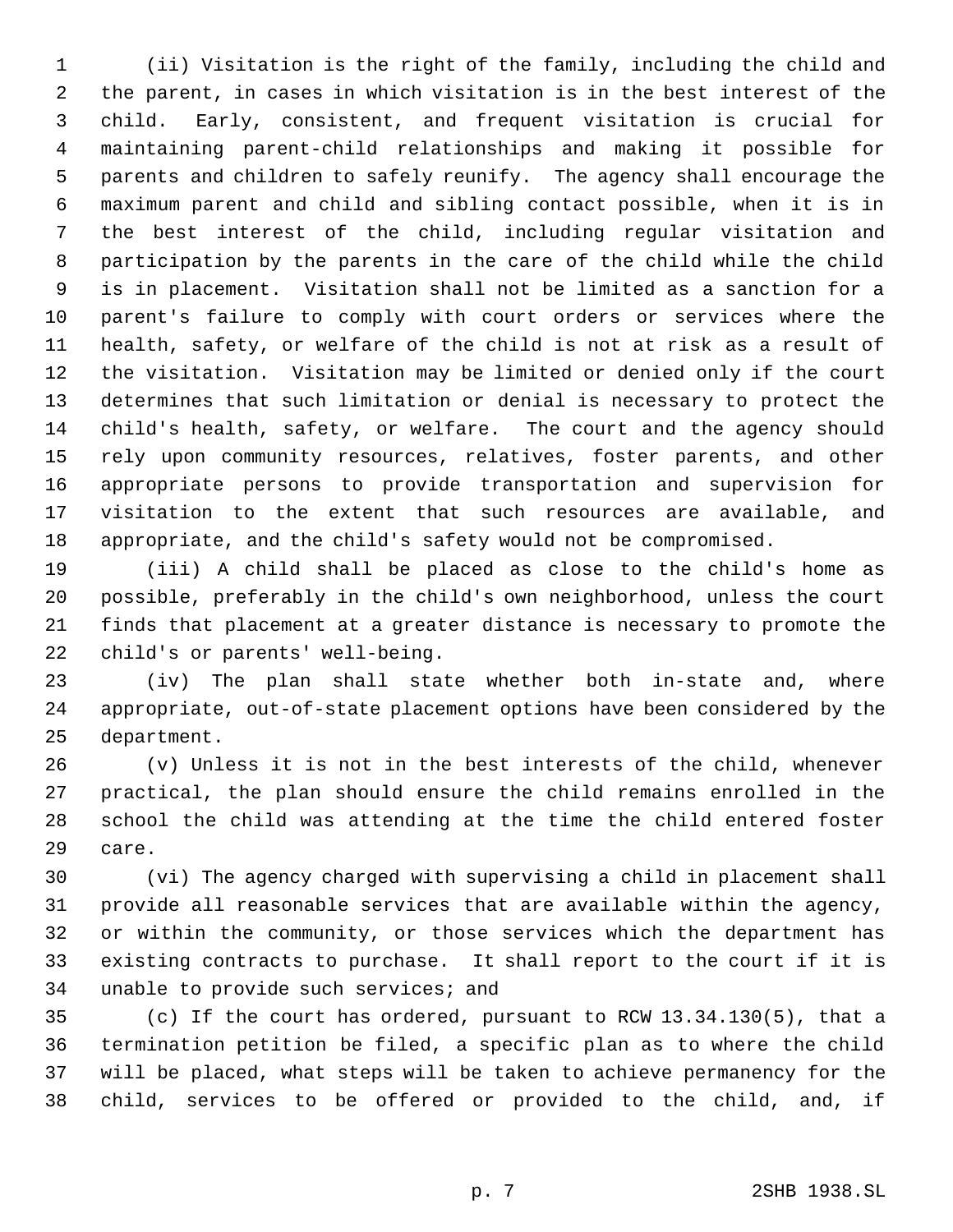visitation would be in the best interests of the child, a recommendation to the court regarding visitation between parent and child pending a fact-finding hearing on the termination petition. The agency shall not be required to develop a plan of services for the parents or provide services to the parents if the court orders a termination petition be filed. However, reasonable efforts to ensure visitation and contact between siblings shall be made unless there is reasonable cause to believe the best interests of the child or siblings would be jeopardized.

 (3) Permanency planning goals should be achieved at the earliest possible date. If the child has been in out-of-home care for fifteen of the most recent twenty-two months, the court shall require the department to file a petition seeking termination of parental rights in accordance with RCW 13.34.145(3)(b)(vi). In cases where parental rights have been terminated, the child is legally free for adoption, and adoption has been identified as the primary permanency planning goal, it shall be a goal to complete the adoption within six months following entry of the termination order.

 (4) If the court determines that the continuation of reasonable efforts to prevent or eliminate the need to remove the child from his or her home or to safely return the child home should not be part of the permanency plan of care for the child, reasonable efforts shall be made to place the child in a timely manner and to complete whatever steps are necessary to finalize the permanent placement of the child.

 (5) The identified outcomes and goals of the permanency plan may change over time based upon the circumstances of the particular case. (6) The court shall consider the child's relationships with the 28 child's siblings in accordance with RCW 13.34.130(3). Whenever the permanency plan for a child is adoption, the court shall encourage the prospective adoptive parents, birth parents, foster parents, kinship 31 caregivers, and the department or other supervising agency to seriously consider the long-term benefits to the child adoptee and his or her siblings of providing for and facilitating continuing postadoption 34 contact between the siblings. To the extent that it is feasible, and 35 when it is in the best interests of the child adoptee and his or her siblings, contact between the siblings should be frequent and of a similar nature as that which existed prior to the adoption. If the child adoptee or his or her siblings are represented by an attorney or